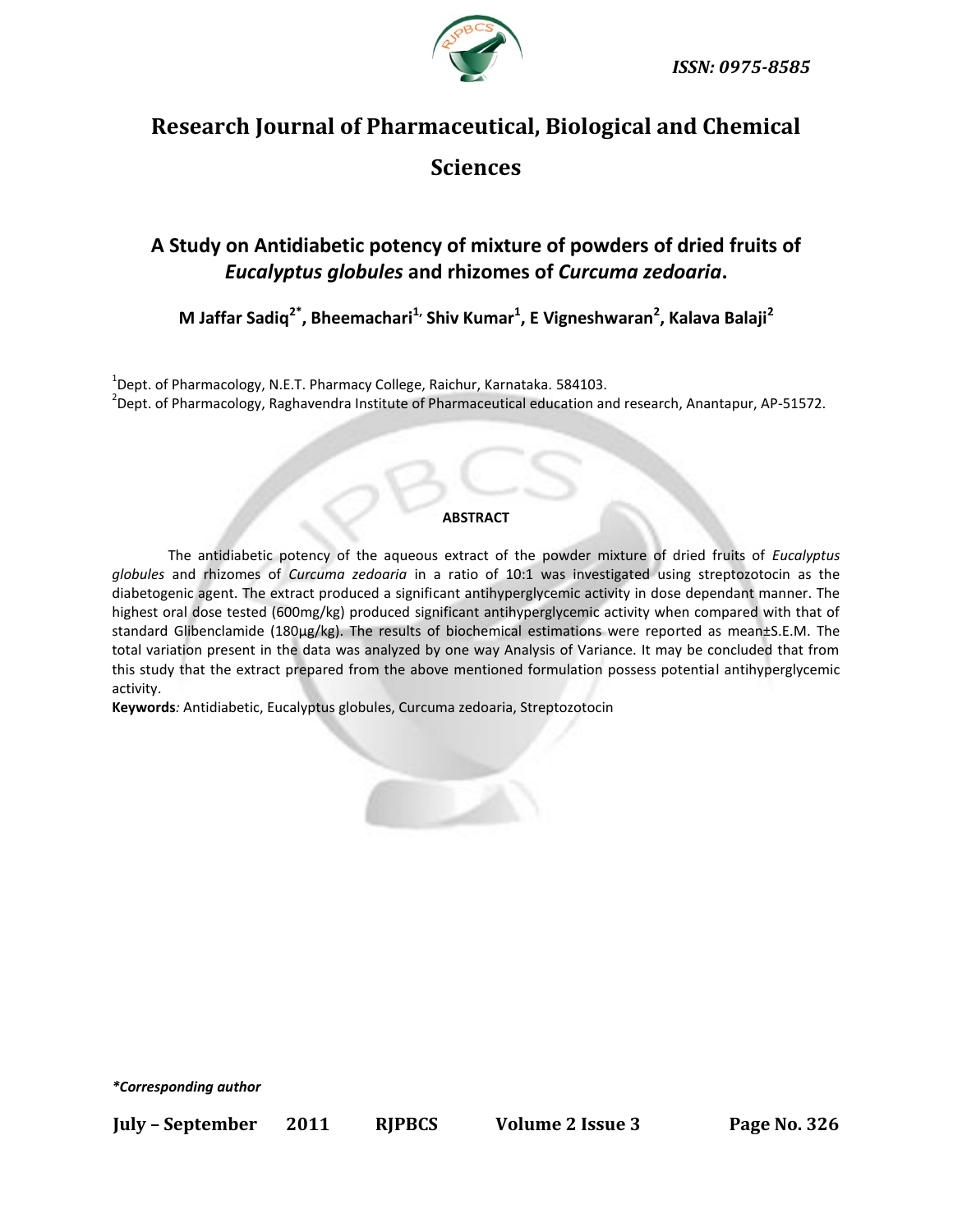

#### **INTRODUCTION**

Diabetes mellitus is a metabolic disorder characterized by hyperglycemia, altered carbohydrate, protein and lipid metabolism [1]. Though several reasons have been quoted for its pathogenesis, the ultimate defect encountered is either decreased synthesis or release of insulin. As on date about 1.7% of the world population has been estimated to suffer from diabetes mellitus and is expected to rise to 3.6% by the year 2025 [2].

In uncontrolled diabetic subjects, the major problem is secondary complications, such as diabetic retinopathy, nephropathy, ketoacidosis and foot ulcers etc [3]. Hence, there is very much need to keep tight glycemic control to avoid secondary complications. In this regard several attempts have been made and are still continuing to combat the deadly disease. In spite of tremendous strides in the modern medicine there is no effective remedy by which tight glycemic control is possible without adverse affects [4]. Hence, there is a need to explore other alternatives therapies like ayurveda, unani, homeopathy, siddha etc. which are believed to be effective, safer and economical.

Plants have always been a very good source of drugs and many of the present drugs have been extracted directly or indirectly from them. Present days widely used hypoglycemic drug like *metformin* was extracted from a plant named *Galega officinalis.*

In some cases different parts of a single plant possesses antidiabetic activity and on other hand a mixture of two or more different plant parts shows antidiabetic activity along with increased potency.

*Eucalyptus globules* is a big tree, though indigenous to Tasmania it is also found densely in sub-tropical countries including India. The biological activities reported contained in the different parts of this plant are mainly the leaves, flowers and bark. However, no literature is available about any biological activity contained in the fruits of this plant. The literature survey about biological activity of this plant mainly highlights the anti-diabetic activity contained in leaves. Hence it is also probable that the fruits may also contain the proposed activity.

*Curcuma zedoaria* is dried rhizome and its plant is a small deciduous which has its stem grown under soil commonly known as rhizomes. The other varieties of this plant are used as condiments, flavouring agent and colouring agent. The essential oil contained in the rhizome processes antimicrobial and antifungal activity.

In this context an effort has been proposed to evaluate the anti-diabetic potency of mixture of powders of *Eucalyptus globules* fruits and *Curcuma zedoaria* rhizomes (10:1). It is one of the most widely used remedy for diabetes mellitus in unani practice, but no scientific validation has been attempted as on date.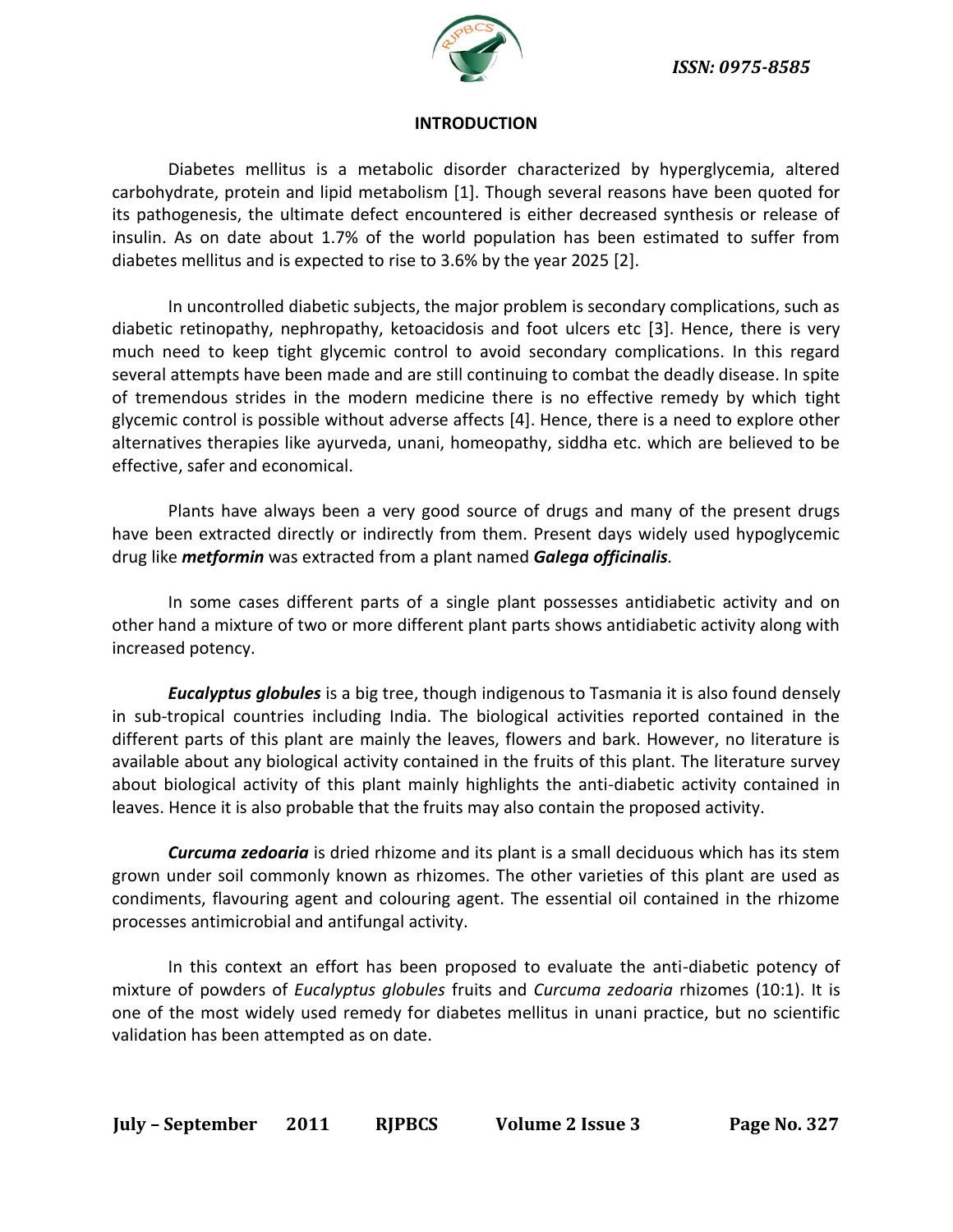*ISSN: 0975-8585*



In view of this, the present study was taken up for the evaluation of antidiabetic activity in Streptozotocin induced diabetic rats.

# **MATERIALS AND METHODS**

# **Plant Material**

The fruits of *Eucalyptus globules* and rhizomes of *Curcuma zedoaria* were collected locally. The specimen authentication was done by Prof. Veda Vyas, Dept. of Botany, L.V.D. College, Raichur, Karnataka and the voucher specimen is deposited in the Department of Pharmacology, N.E.T. Pharmacy College, Raichur for future reference. The coarse powder of the dried bark was subjected to exhaustive continuous hot extraction using Soxhlet apparatus using Water. The obtained masses were dried and stored in an airtight container in refrigerator for further use.

#### **Test Animals**

About 30 albino rats (either sex) of mean weight 150-200gm were used in these experiments. The animals identified to be used in any particular study were acclimatized to laboratory conditions for one week and then included in the experimental groups. During the period, the animals were allowed free access to food and water. Rats were randomly allocated to groups of 6 animals each. The animal experiments were approved by the ethics committee of the institute.

#### **Chemicals and Drugs**

Ethanol (Nice Chemical, Limited, Mumbai), Streptozotocin (Aurobindo pharmaceuticals, Hyderabad), Gum Acacia powder (Sd fine-chemicals, Mumbai), Glibenclamide (Zydus Cadila, Ahemadabad).

#### **Preparation of extract**

Plant material was air-dried and all the following extractions were done using known amounts of dried samples. For the extracts a differential solvent system using a soxhlet extractor was used. 200 ml of water was used to extract 40 g of moderately fine powdered drug for 8 hrs. The extracts were concentrated in a rotary evaporator under reduced pressure until dryness at 40°C. The yield was: 3.75 gms. The extract were suspended in 2% of acacia gum and sonicated to facilitate dissolution before being administered.

#### **EXPERIMENTAL**

All the animals were deprived of food for 18 h but water was allowed *ad libitum*, and then randomly divided into five groups each group consists of 6 animals: Normal control,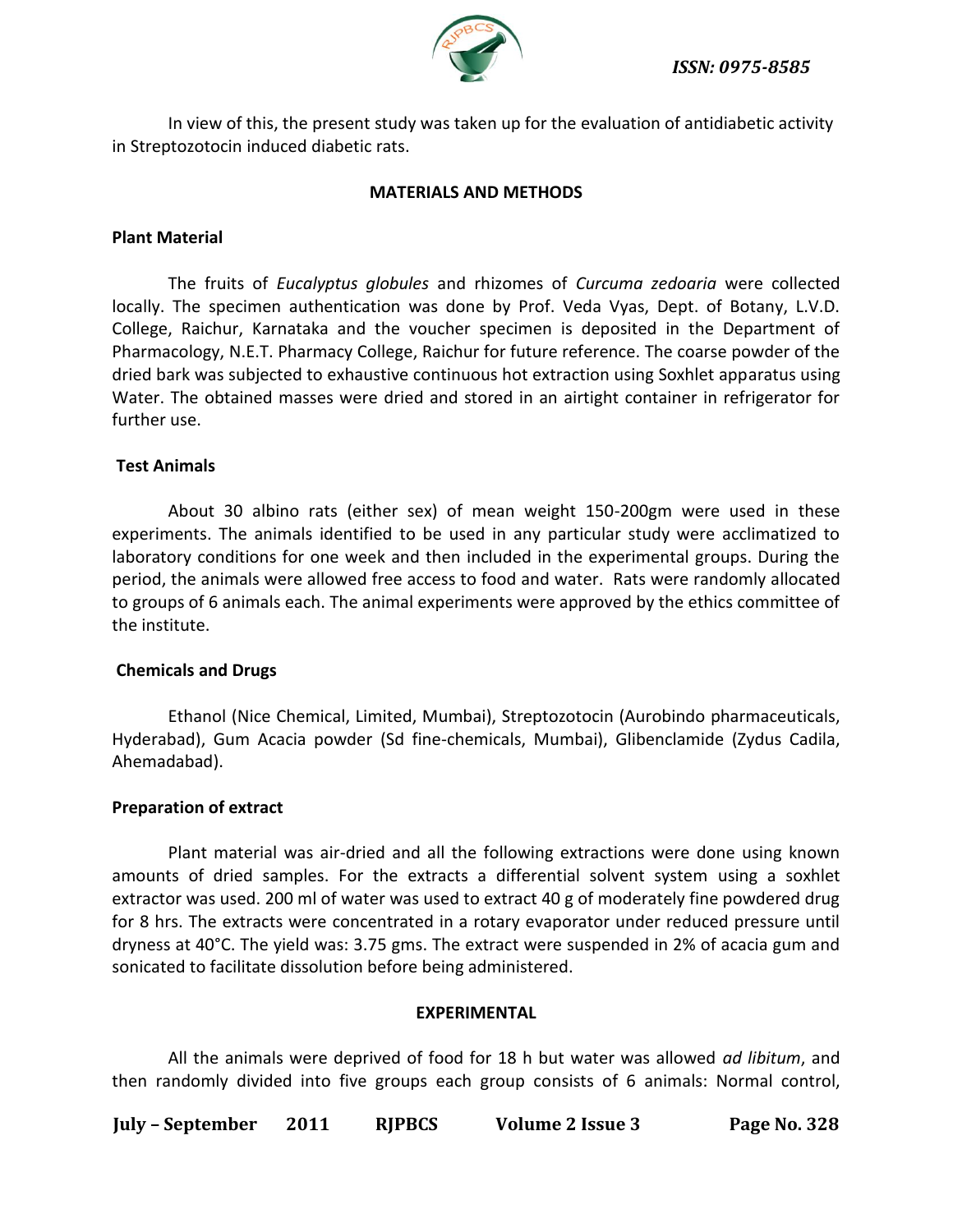

Diabetic control, Standard (Glibenclamide), High, medium and low depending upon dose of aqueous extract. All the groups except the Normal control were administered with Streptozotocin and 14 days after administration of diabetogenic agent the animals shows increased blood glucose levels (Diabetic condition). Further, one group is separated and kept as it is and does not receives any treatment(Diabetic control) and out of four groups one group receives Standard(glibenclamide) and the three groups receives High , Medium and Low doses of aqueous extract.

After the induction of diabetes, animals were administered with calculated amount of drugs i.e. glibenclamide (180µg/kg), high dose of aqueous extract (600mg/kg), medium dose of aqueous extract (300mg/kg) and low dose of aqueous extract (200mg/kg) respectively. Blood was withdrawn from the animals after the administration of the drug at regular intervals i.e. 0hr, 1hr, 2hrs, 4hrs, 8hrs, 12hrs, 18hrs and 24hrs and blood glucose was estimated by using GOD/POD method.

# **Statistical analysis**

The statistical analysis was carried out using one-way ANOVA followed by Dennett's multiple comparisons for the data, which are normally distributed. All the results obtained in the study were compared with the vehicle control group. P values <0.05 were considered statistically significant.

# **RESULTS**

# **Phytochemical screening**

Preliminary phytochemical screening was carried out for the presence or absence of various phytoconstituents in the test extracts of mixture of powders of *Eucalyptus globules and Curcuma zedoaria.* Carbohydrates, glycosides, alkaloids and tannins are present.

# **Effect of aqueous extract of EG and CZ on increased blood glucose levels**

After the induction of diabetes with streptozotocin the blood glucose levels were found high and the animals with higher blood glucose levels (>250mg/dl) were considered diabetic and selected for the experiment. From all the animals of all the groups' blood was withdrawn and estimated, It is denoted by the time 0 hr. Then the animals were administered with standard and different doses of aqueous extract (high, medium and low) then subsequently blood was withdrawn at regular intervals i.e. 1hr, 2hrs, 4hrs, 8hrs, 12hrs, 18hrs and 24hrs and was estimated. The results produced by aqueous extract at a dose of 600mg/kg (high dose) were very near to the standard (glibenclamide). The combined values are shown in table no: 1 and figure no: 1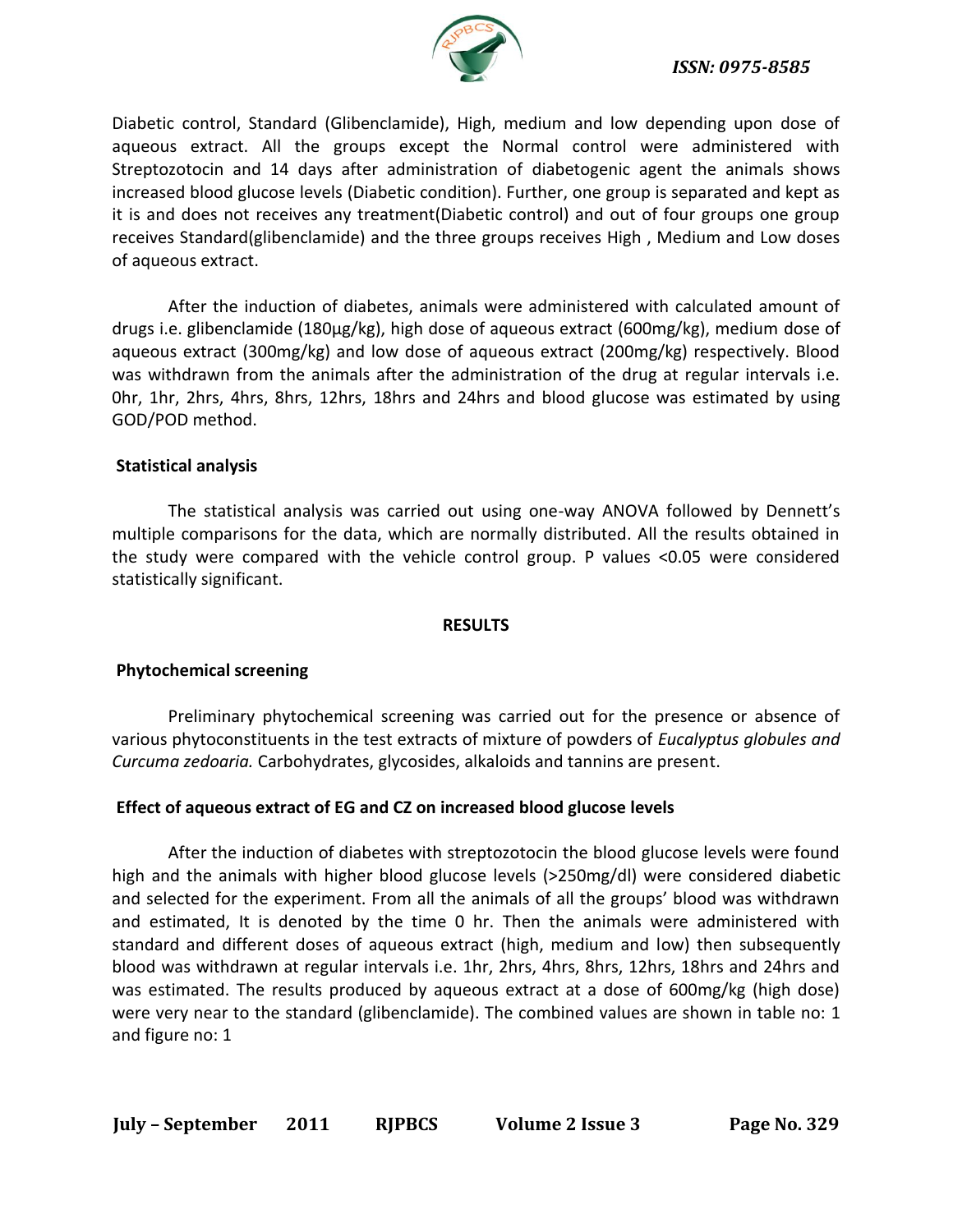*ISSN: 0975-8585*



#### **Table No 1: Combined data of % blood glucose reduction of all the extracts, standard (glibenclamide) and Gum acacia in Diabetic induced rats**

| SI. | Time    | <b>Aqueous</b>    | <b>Aqueous</b>   | <b>Aqueous</b>    | <b>Glibenclamide</b> | 2%Gum             |
|-----|---------|-------------------|------------------|-------------------|----------------------|-------------------|
| No. | in hrs. | Extract           | <b>Extract</b>   | <b>Extract</b>    | (standard)           | acacia.           |
|     |         | (600mg/kg)        | (300mg/kg)       | (200mg/kg)        |                      |                   |
| 01  | 1hr     | $15.67 \pm 6.62$  | 13.76±1.15       | 12.82±0.94        | $9.91 \pm 3.00$      | $0.90 \pm 0.35$ . |
| 02  | 2hrs    | $40.02 \pm 5.24*$ | $29.93 \pm 3.8$  | 20.26±0.31        | 23.67±0.56*          | $1.95 \pm 0.67$ . |
| 03  | 4hrs    | 44.31±5.85*       | $36.36 \pm 4.2*$ | $21.4 \pm 0.49*$  | $36.33 \pm 1.90*$    | $2.95 \pm 0.69$ . |
| 04  | 8hrs    | 35.74±7.60        | $42.1 \pm 0.47*$ | 17.83±0.06*       | $47.67 \pm 0.22$ *   | $3.83 \pm 0.77$ . |
| 05  | 12hrs   | 46.16±4.57*       | 28.0±0.78*       | 22.40±0.02*       | $46.29 \pm 0.44*$    | $4.33 \pm 0.80$ . |
| 06  | 18hrs   | 47.95±3.78*       | $24.5 \pm 0.19*$ | $15.9 \pm 0.27*$  | $35.89 \pm 1.27$ *   | $3.27 \pm 0.66$ . |
| 07  | 24hrs   | 52.88±3.46*       | 28.11±0.15*      | $11.33 \pm 0.04*$ | 29.50±0.97*          | $3.32 \pm 0.71$ . |

**\*P<0.05,** significant when compared with Diabetic control.

# **Figure No: 01: Comparison of % blood glucose reduction produced by different drugs with diabetic control rats.**



 **---.--** Diabetic control

Glibenclamide(std)

 $\rightarrow$  aq.ext (600mg/kg)

 $-$  aq.ext (300mg/kg)

 $\rightarrow$  aq.ext (200mg/kg)

#### **Effect of aqueous extract of EG and CZ on the Histopathological studies of Pancreas**

In histopathological studies the islets are clearly seen in the pancreas of Normal animals (Figure no: 02) whereas islets are completely destroyed in diabetic animals (Figure no: 03), restored islets are seen with hyperplasia in standard drug treated animals (Figure no: 04) and possible restoration of islets are seen in animals treated with aqueous extract (Figure no: 05).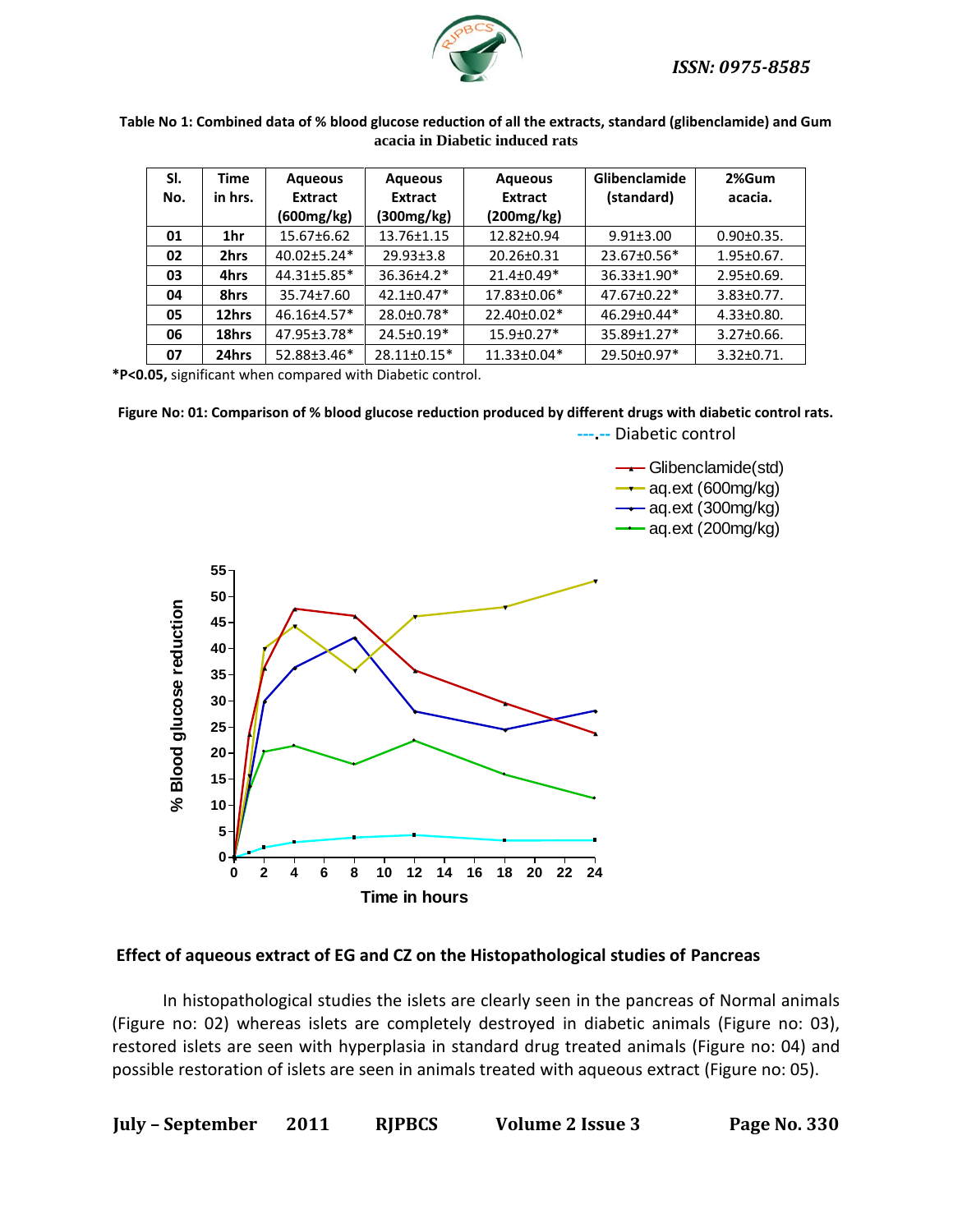



**Histopathological studies of Pancreas**

#### **DISCUSSION AND CONCLUSIONS**

In this present study, five groups of animals were selected and to all these groups diabetes was induced using Streptozotocin as the diabetogenic agent. Then one group of animals were kept as diabetic control which receives only 2%Gum acacia and the second group receives glibenclamide which are kept as standard and the rest three groups receives three different doses of aqueous extract i.e. 600mg/kg, 300mg/kg and 200mg/kg. Blood was withdrawn at regular intervals i.e. at 0hr, 1hr, 2hrs, 4hrs, 8hrs, 12hrs, 18hrs and 24hrs and estimated for glucose concentration. The results produced by the aqueous extract at a dose of 600mg/kg were found very near to the standard Glibenclamide and the results are shown in the tables no: 01.

From the above discussion it can be attributed that the antihyperglycemic activity of the extracts are associated with pancreatic and extra-pancreatic effects in animals [5]. The pancreatic effects may result because of stimulation of islets of Langerhans and which results in the release of Insulin into the blood stream as that of sulfonylurea's, the second possible mechanism may be that they delay the uptake of the glucose from the intestine as that of Biguanides, or the other possible mechanism is that it sensitizes the Insulin which enhances the action in liver and muscles as that of the Thiazolidinedione derivatives, etc

 Streptozotocin has been shown to induce free radical production and cause tissue injury [6]. The pancreas is especially susceptible to the action of Streptozotocin induced free radical

.